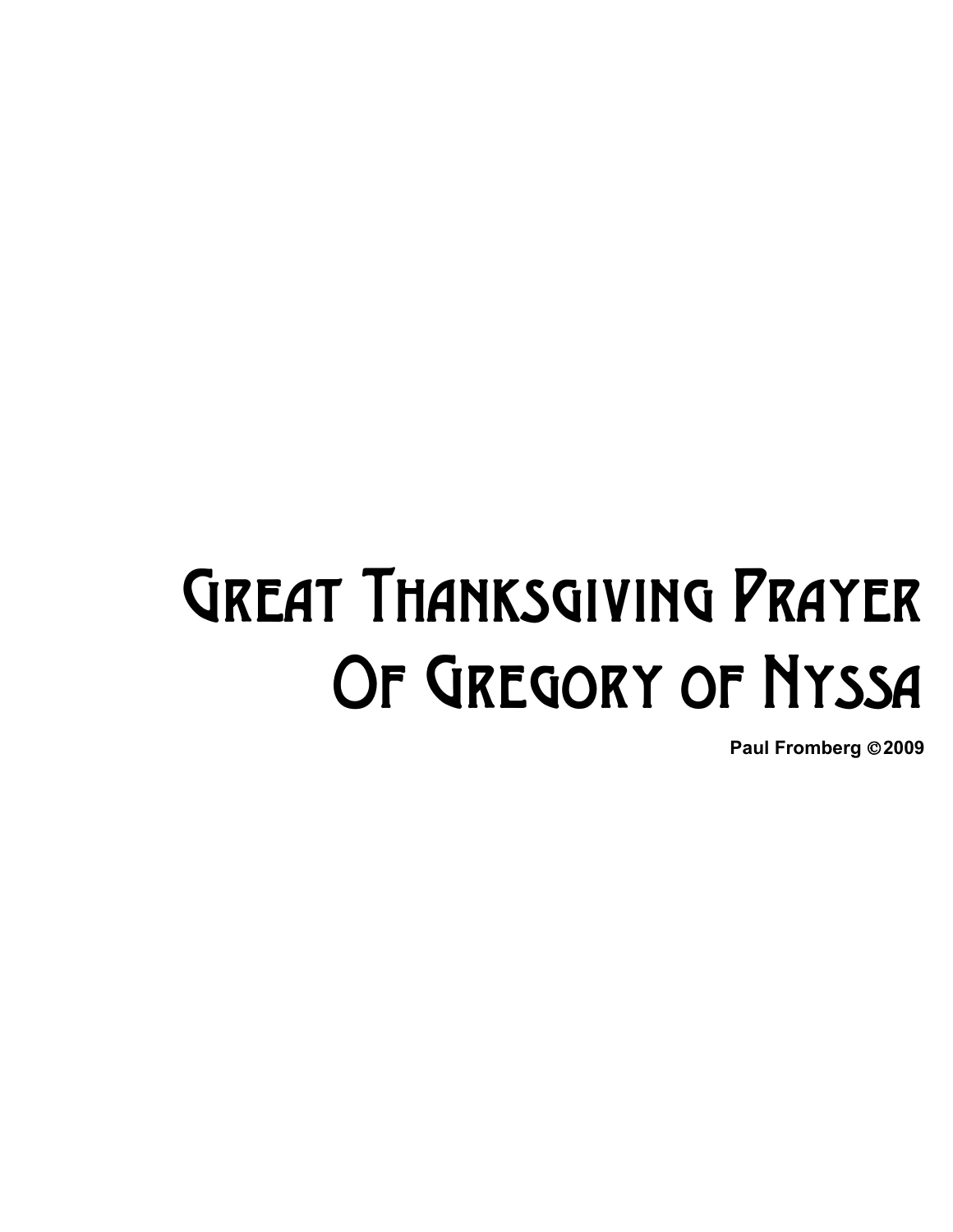*Presider* It is right to give you thanks, God of infinite love. In the darkness that was before all things, you spoke and light sprang into being, filling the whole creation with your goodness. Forming us from the dust of the earth and breathing your Spirit into us we became living creatures, made to love and serve you and one another.

> But we would not follow your call to walk in love, and so wandered in the wilderness of our broken desire. And then your light broke upon us to guide us to the truth. You sent Moses, your friend, to bear your law from the mountaintop and promised to write it upon our hearts.

You came to us through prophets and strangers, through women of courage and men of compassion, through children and outcasts. And even then we turned from your light and wandered in darkness.

So you came to us once more in your beloved son. He was one with you in glory, yet chose to abide with us in flesh. As once you spoke to us in the burning bush, now you spoke in this child of Mary. He drew us near to him and to you, showing us the fullness of your love. He bore our humanity to the fullest, even tasting death for our sake.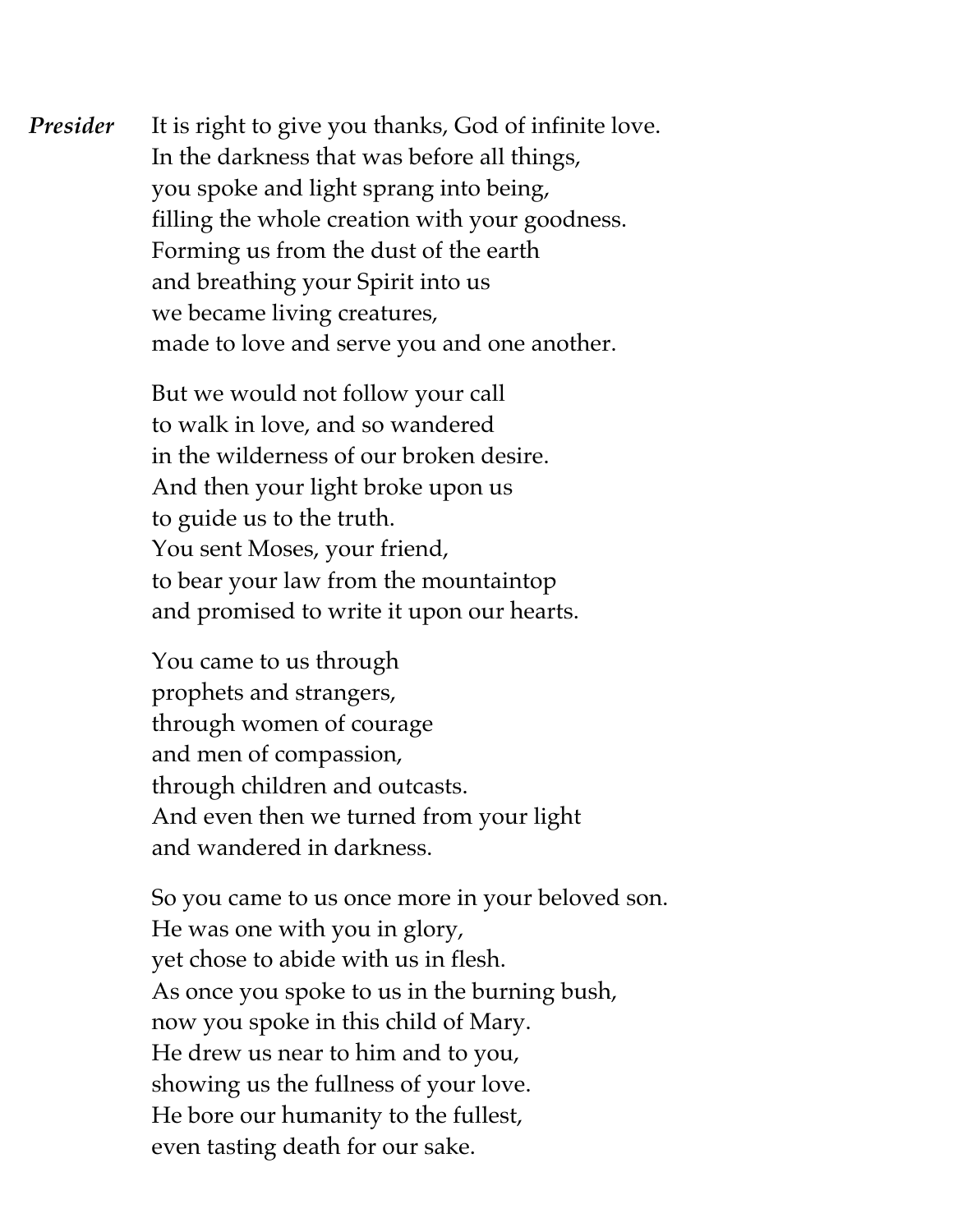But your light could not be dimmed. He broke free of the tomb, and trampling death beneath his feet carried our human flesh to your presence, making us one with you as we were in creation.

And even now our Bridegroom has not been taken from us. He stands in our midst, though we see him not. Gathered with him at our wedding banquet, we bring these gifts. Make them holy by your Spirit to be for all people the Body and Blood of your Son.

On the dark night of his betrayal Jesus took bread, blessed and broke it, and gave it to his friends saying:

"Take, eat, this is my body, broken for you. Do this for the remembrance of me."

After supper, he took the cup of wine, said the blessing, gave it to his friends and said:

"Drink this, all of you: this cup is the new Covenant in my Blood, poured out for you and for all for the forgiveness of sin. Do this for the remembrance of me."